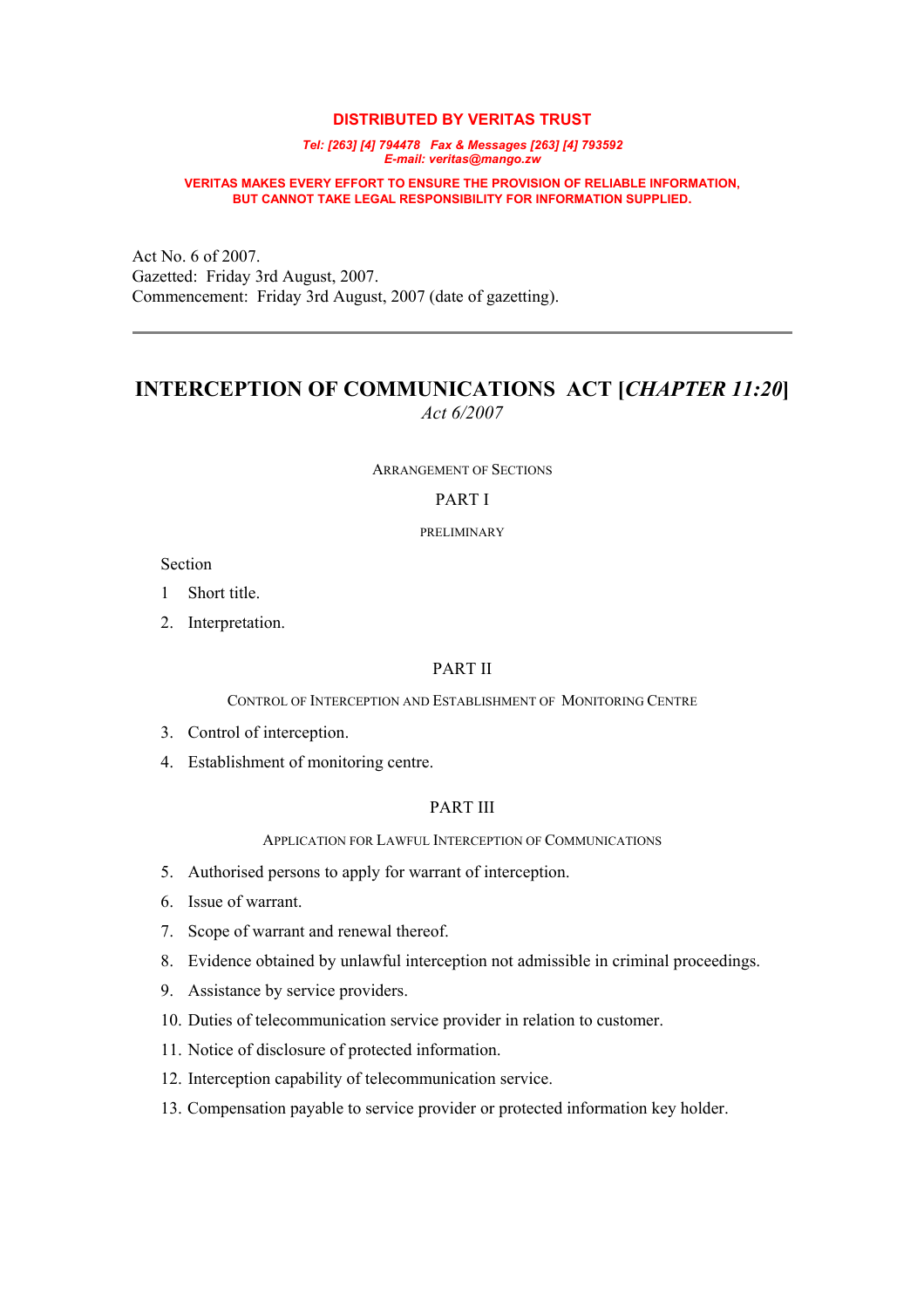## PART IV

#### POSTAL ARTICLES

14. Application for detention order.

15. Examination of and accountability for detained postal articles.

## PART V

#### GENERAL

16 Restriction on disclosure.

17. Disposal of intercept product.

18. Appeals.

19. Review of exercise of Minister's powers under this Act.

20. Regulations

# **ACT**

To provide for the lawful interception and monitoring of certain communications in the course of their transmission through a telecommunication, postal or any other related service or system in Zimbabwe; to provide for the establishment of a monitoring centre; and to provide for any other matters connected with or incidental to the foregoing.

ENACTED by the President and the Parliament of Zimbabwe.

#### PART I

#### PRELIMINARY

## **1 Short title**

This Act may be cited as the Interception of Communications Act [*Chapter 11:20*].

#### **2 Interpretation**

- (1) In this Act
- "access" means the technical ability to interface with a communications facility such as a telecommunications line or switch to enable the interception of any communication carried on at that facility;
- "agency" means the government telecommunications agency comprising telecommunications experts which has been designated to operate the monitoring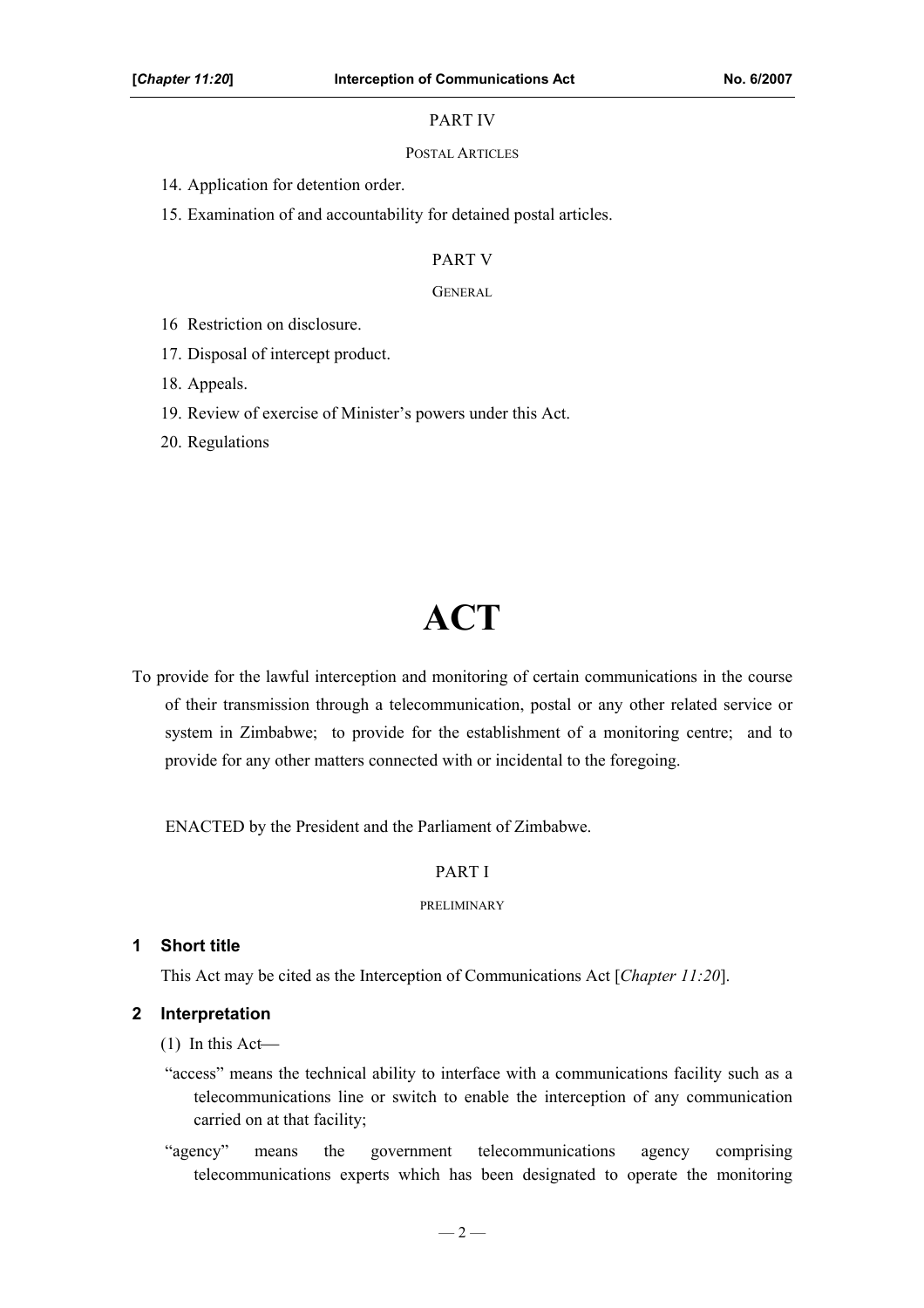facility and which gives technical directions to service providers so as to ensure compliance with the provisions of this Act;

- "Authority" means the Postal and Telecommunications Authority established by section 3 of the Postal and Telecommunications Act [*Chapter 12:05*] (No. 4 of 2000);
- "authorised person" means a person referred to in section 5;
- "call" means any connection, fixed or temporary, capable of transferring information between two or more users of a telecommunications system;
- "call-related information" includes switching, dialling or signalling information that identifies the origin, destination, termination, duration and equipment identification of each communication generated or received by a customer or user of any equipment, facility or service provided by a service provider and, where applicable, the location of the user within the telecommunications system;

"customer" means—

- (a) any person, body or organisation which has entered into a contract with the service provider for the provision of a telecommunication service to that person, body or organisation; or
- (b) any person to whom or any body or organisation to which a service provider provides a pre-paid telecommunication service;

"detention order", means an order to detain a postal article issued in terms of section 14;

"identity document" has the meaning given to that term by section 32(1) of the Public Order and Security Act [*Chapter 11:17*] (No. 1 of 2002);

"intercept", in relation to any communication which is sent—

- (a) by means of a telecommunication system or radiocommunication system, means to listen to, record, or copy, whether in whole or in part;
- (b) by post, means to read or copy the contents, whether in whole or part;
- "interception interface" means the physical location within the service provider's telecommunications facilities where access to the intercepted communication or callrelated information is provided;
- "interception subject" or "target" means the person whose communications are to be or are being intercepted;
- "key" means a numeric code or other means by which information is encrypted;
- "Minister" means the Minister of Transport and Communications or any other Minister to whom the President may from time to time assign the administration of this Act;
- "monitoring centre" means a central monitoring apparatus designated to be the monitoring facility through which all the intercepted communications and call-related information of a particular interception target are forwarded to an authorised person;
- "national security of Zimbabwe" includes matters relating to the existence, independence and safety of the State;
- "organised criminal group" means a structured group of three or more persons, existing for a period of time and acting in concert with the aim of committing one or more serious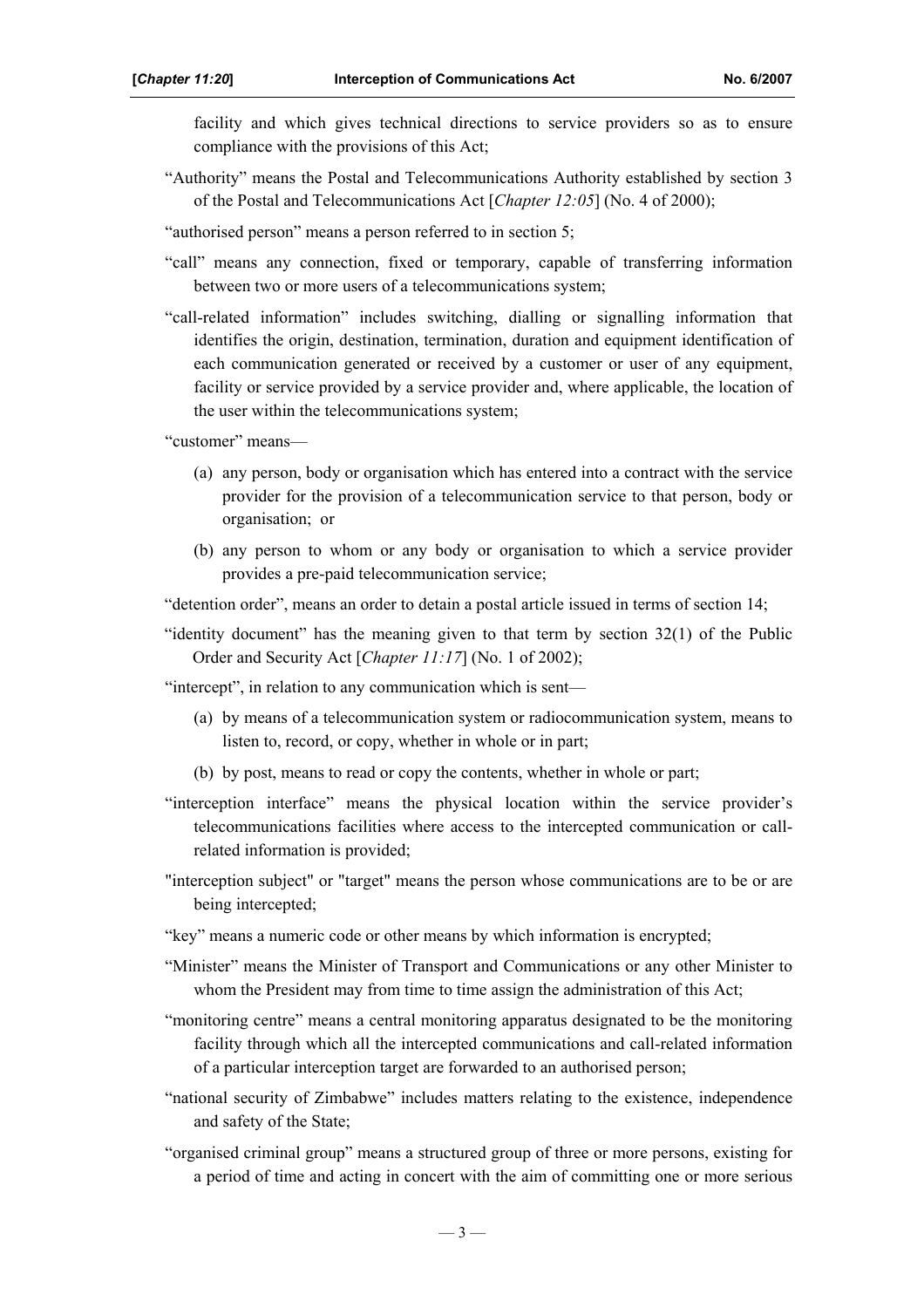offences in order to obtain, directly or indirectly, a financial or other material benefit;

"party", in relation to a communication, means a person whose access to the communication is or might reasonably be known by all other parties;

"protected information" means information that is encrypted by means of a key;

"serious offence" means conduct constituting an offence punishable by a maximum deprivation of liberty of at least four years or a more serious penalty;

"service provider" means the provider of a postal service or telecommunication service;

"warrant" means a warrant issued in terms of section 6.

(2) Any word or expression to which a meaning has been assigned in the Postal and Telecommunications Act [*Chapter 12:05*] (No. 4 of 2000) shall have the same meaning when used in this Act.

#### PART II

CONTROL OF INTERCEPTION AND ESTABLISHMENT OF MONITORING CENTRE

#### **3 Control of interception**

(1) Subject to subsection (2), no person shall—

- (a) intercept any communication in the course of its transmission by means of a telecommunication system or radiocommunication system unless—
	- (i) he or she is a party to the communication; or
	- (ii) he or she has the consent of the person to whom, or the person by whom, the communication is sent; or
	- (iii) he or she is authorised by warrant;
- (b) intercept any communication in the course of its transmission through the post unless—
	- (i) he or she has the consent of the person to whom, or the person by whom, the communication is sent; or
	- (ii) he or she is authorised by warrant.

(2) Subsection (1) shall not apply to the *bona fide* interception of a communication for the purpose of or in connection with the provision, installation, maintenance or repair of a postal, telecommunication or radiocommunication service.

(3) Subject to subsections (1) and (2), any person who intentionally intercepts or attempts to intercept, or authorises or procures any other person to intercept or attempt to intercept, at any place, any communication in the course of its occurrence or transmission shall be guilty of an offence and liable to a fine not exceeding level fourteen or to imprisonment for a period not exceeding five years or to both such fine and such imprisonment.

#### **4 Establishment of monitoring centre**

(1) There shall be established a centre to be known as Monitoring of Interception of Communications Centre (MICC).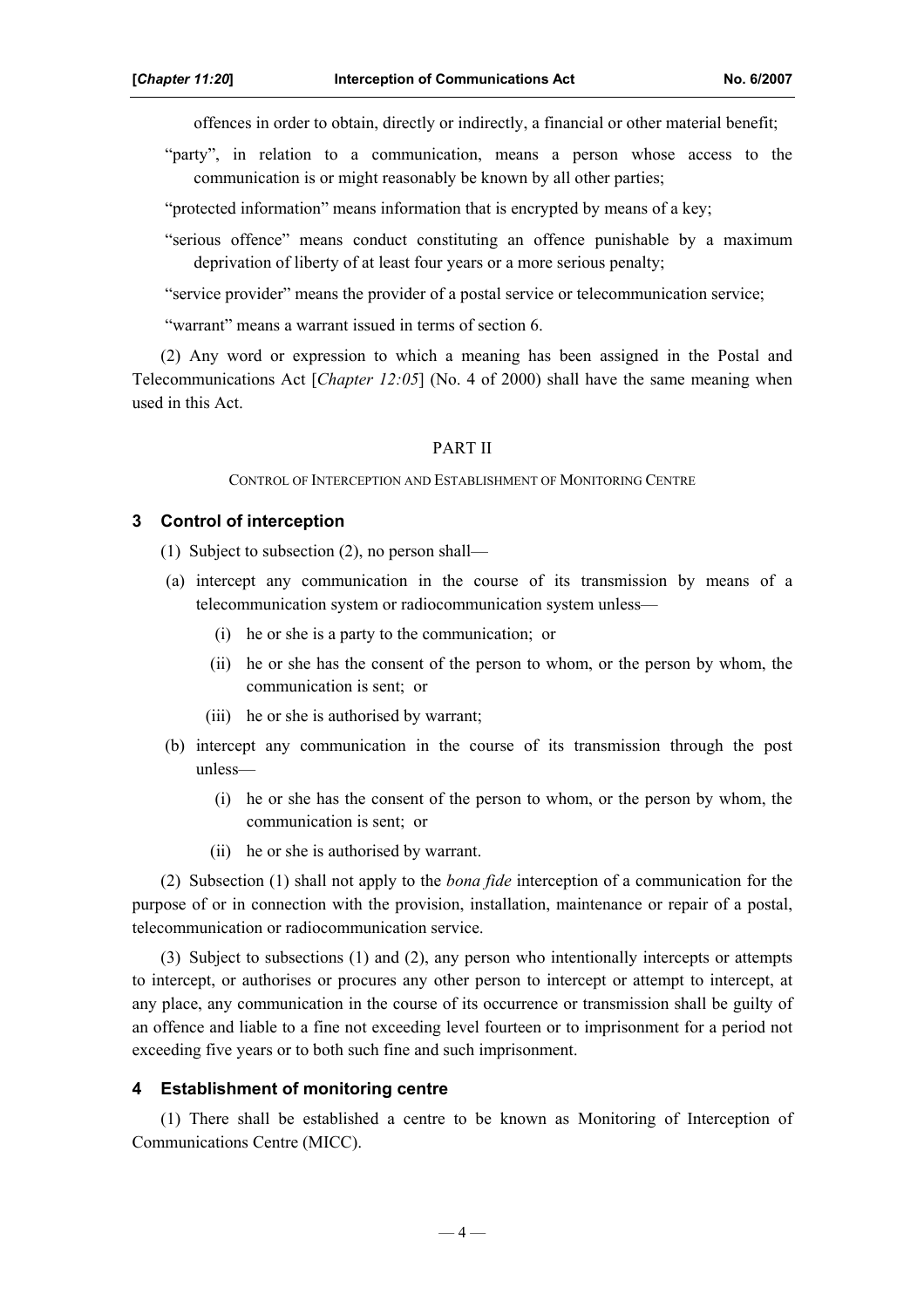(2) The monitoring centre shall be the sole facility through which authorised interceptions shall be effected.

(3) The monitoring centre shall be manned, controlled and operated by technical experts designated by the agency.

(4) The monitoring centre shall give technical advice to—

- (a) authorised persons; and
- (b) to service providers;

on the interception of communications in terms of this Act.

#### PART III

APPLICATION FOR LAWFUL INTERCEPTION OF COMMUNICATIONS

## **5 Authorised persons to apply for warrant of interception**

(1) An application for the lawful interception of any communication may be made by the following persons—

- (a) the Chief of Defence Intelligence or his or her nominee;
- (b) the Director-General of the President's department responsible for national security or his or her nominee;
- (c) the Commissioner of the Zimbabwe Republic Police or his or her nominee;
- (d) the Commissioner-General of the Zimbabwe Revenue Authority or his or her nominee.

(2) An application in terms of subsection (1) shall be made by an authorised person to the Minister for the Minister to issue a warrant for the interception of any communication.

(3) An application in terms of subsection (1) shall contain the following information—

- (a) the person or customer, if known, whose communication is required to be intercepted; and
- (b) the service provider to whom the direction to intercept the communication must be addressed, if applicable; and
- (c) the nature and location of the facilities from which, or the place at which, the communication is to be intercepted, if known; and
- (d) full particulars of all the facts and circumstances alleged by the applicant in support of his or her application; and
- (e) whether other investigative procedures have been applied and have failed to produce the required evidence, or the reason why other investigative procedures appear to be unlikely to succeed if applied, or whether they involve undue risk to the safety of members of the public or to those wishing to obtain the required evidence:

Provided that this paragraph shall not apply to an application for the issuing of a warrant in respect of a serious offence;

- (f) the period for which the warrant is required to be issued; and
- (g) the basis for believing that communication relating to the ground on which the application is made will be obtained through the interception; and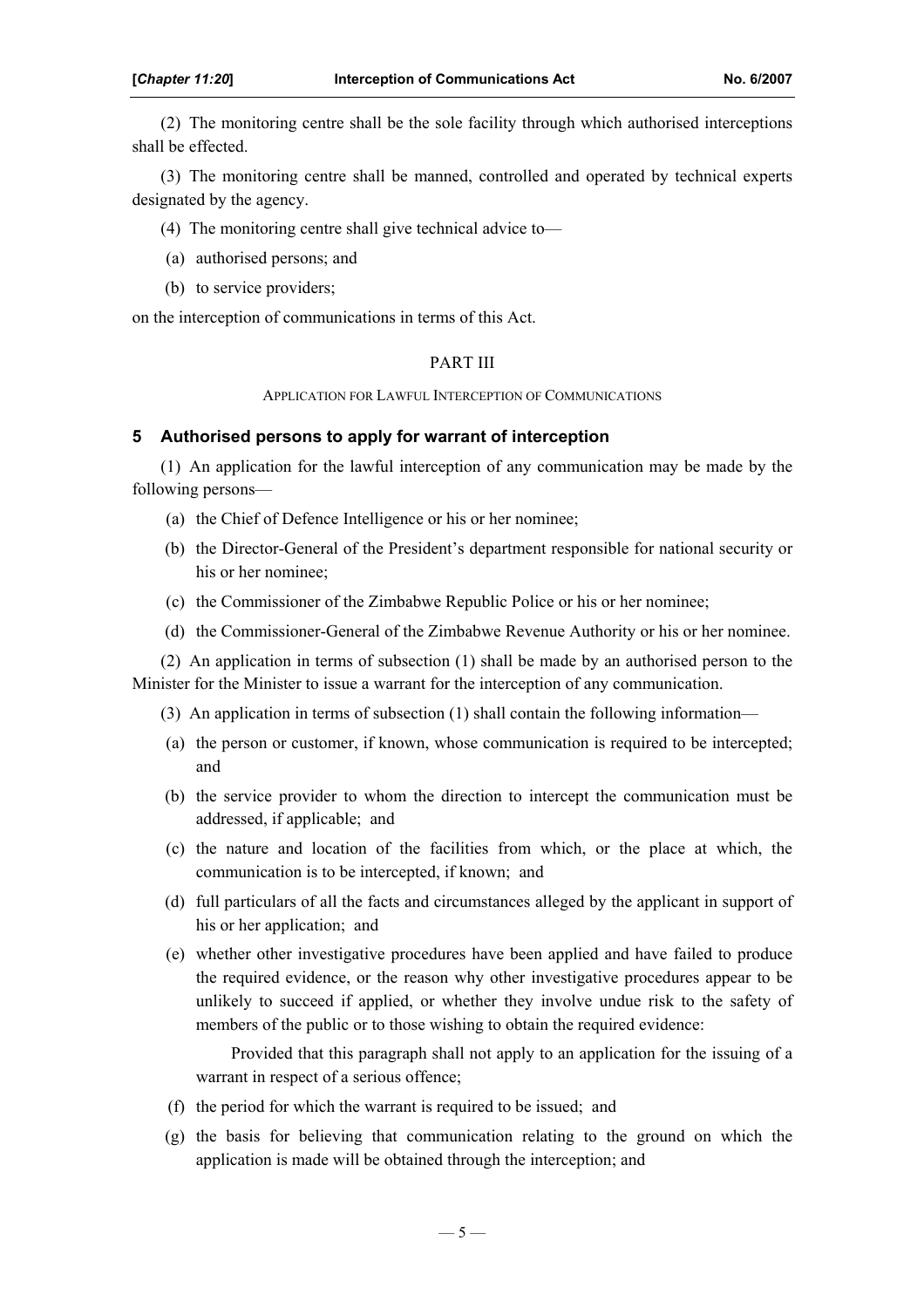(h) any other information which may be required by the Minister for the Minister to make an appropriate decision.

## **6 Issue of warrant**

(1) A warrant shall be issued by the Minister to an authorised person referred to in section 5 if there are reasonable grounds for the Minister to believe that—

- (a) any of the following offences has been or is being or will probably be committed
	- (i) a serious offence by an organised criminal group; or
	- (ii) an offence referred to in the Third Schedule or in paragraph 1, 2, 3, 4, 5, 6, 7 or 8 of the Ninth Schedule to the Criminal Procedure and Evidence Act [*Chapter 9:07*];
- (b) the gathering of information concerning an actual threat to national security or to any compelling national economic interest is necessary; or
- (c) the gathering of information concerning a potential threat to public safety or national security is necessary.
- (2) The Minister may, if he or she is of the opinion that the circumstances so require
- (a) upon an application being made in terms of this Part, issue instead of a warrant any directive to a service provider not involving any interception or monitoring of communications; or
- (b) after a warrant has been issued, amend or revoke the warrant.

## **7 Scope of warrant and renewal thereof**

- (1) A warrant shall—
- (a) subject to subsection (2), be valid for such period not exceeding three months as may be specified therein but may, for good cause shown by the authorised person, be renewed for a period not exceeding three months
	- (i) by the Minister in respect of a serious offence by an organised criminal group or for a purpose specified in section  $6(1)(b)$  or (c);
	- (ii) by the Minister in consultation with the Attorney-General in respect of an offence referred to in the Third Schedule or in paragraph 1, 2, 3, 4, 5, 6, 7 or 8 of the Ninth Schedule to the Criminal Procedure and Evidence Act [*Chapter 9:07*];
- (b) specify the name and address of the interception subject and the manner of interception;
- (c) order the service provider to strictly comply with such technical requirements as may be specified by the agency to facilitate the interception;
- (d) specify the apparatus and other means that are to be used for identifying the communication that is to be intercepted;
- (e) contain any other necessary details relating to the interception target.

(2) Upon expiry of a warrant that is renewed in terms of subsection  $(1)(a)(i)$  or  $(ii)$  within six months of such expiry, the warrant may, for good cause shown by the authorised person, be renewed for a further period not exceeding three months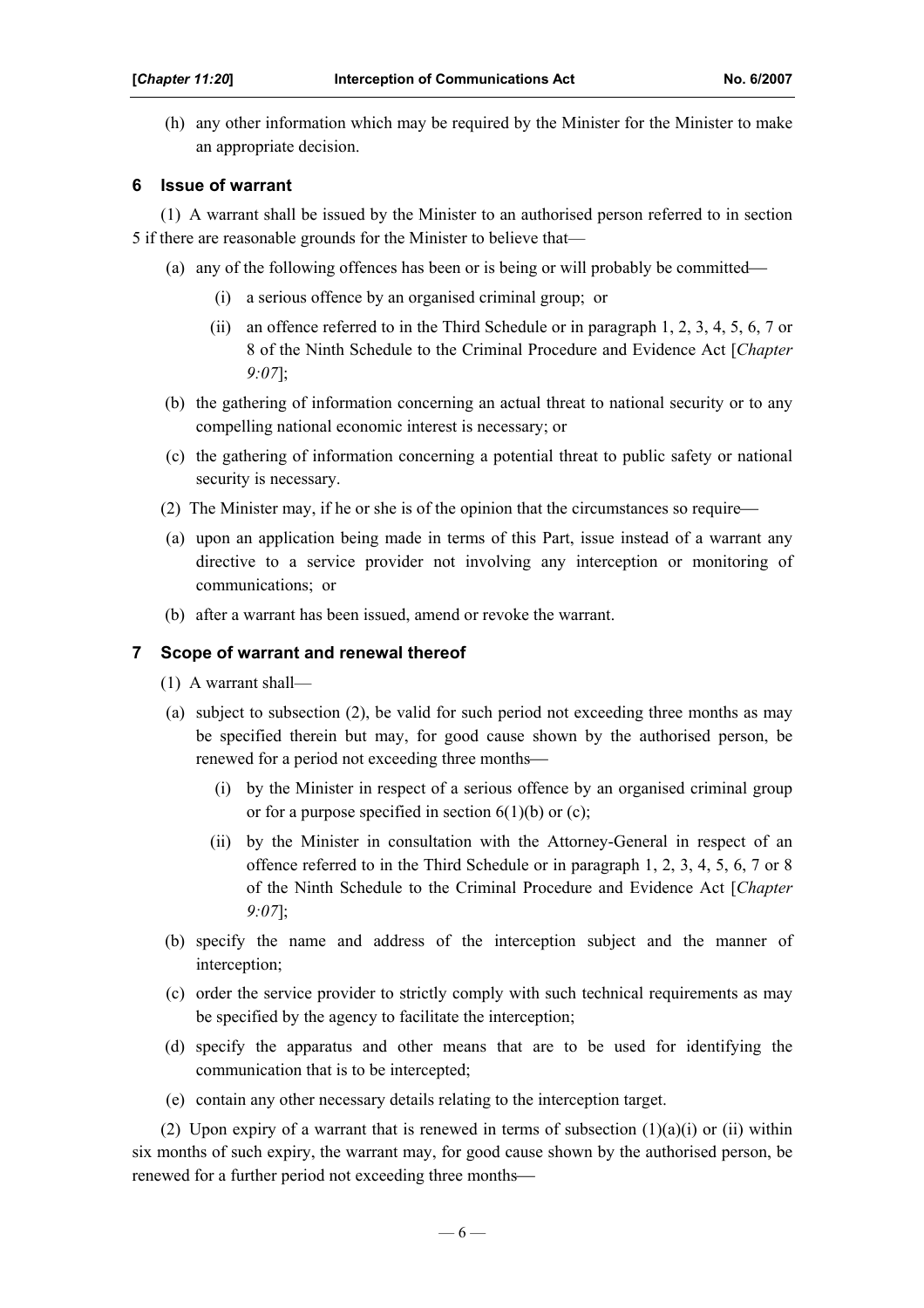- (a) by the Minister in consultation with the Attorney-General in respect of a serious offence by an organised criminal group or for a purpose specified in section  $6(1)(b)$  or  $(c)$ ;
- (b) by the Administrative Court upon an *ex parte* application by the authorised person concerned, in respect of an offence referred to in the Third Schedule or in paragraph 1, 2, 3, 4, 5, 6, 7 or 8 of the Ninth Schedule to the Criminal Procedure and Evidence Act [*Chapter 9:07*].

(3) Upon expiry of a warrant that is renewed in terms of subsection (2)(b) or within six months of such expiry, the warrant may, for good cause shown by the authorised person, be renewed for a further period not exceeding three months by the Administrative Court upon an *ex parte* application by the authorised person concerned.

(4) Every renewal of a warrant that is sought within six months of the expiry of a warrant that was renewed in terms of subsection  $(2)(a)$  or  $(3)$  or this subsection may be renewed for further periods not exceeding three months at a time by the Administrative Court upon an *ex parte* application by the authorised person concerned.

(5) An authorised person shall notify the Minister in advance and in writing of any application for the renewal of a warrant in terms of subsection  $(2)(b)$ ,  $(3)$  or  $(4)$ .

## **8 Evidence obtained by unlawful interception not admissible in criminal proceedings**

Evidence which has been obtained by means of any interception effected in contravention of this Act shall not be admissible in any criminal proceedings except with the leave of the court, and in granting or refusing such leave the court shall have regard, among other things, to the circumstances in which it was obtained, the potential effect of its admission or exclusion on issues of national security and the unfairness to the accused that may be occasioned by its admission or exclusion.

## **9 Assistance by service providers**

(1) A service provider must ensure that—

- (a) its postal or telecommunications systems are technically capable of supporting lawful interceptions at all times in accordance with section 12;
- (b) it installs hardware and software facilities and devices to enable interception of communications at all times or when so required, as the case may be;
- (c) its services are capable of rendering real time and full time monitoring facilities for the interception of communications;
- (d) all call-related information is provided in real-time or as soon as possible upon call termination;
- (e) it provides one or more interfaces from which the intercepted communication shall be transmitted to the monitoring centre;
- (f) intercepted communications are transmitted to the monitoring centre via fixed or switched connections, as may be specified by the agency;
- (g) it provides access to all interception subjects operating temporarily or permanently within their communications systems, and, where the interception subject may be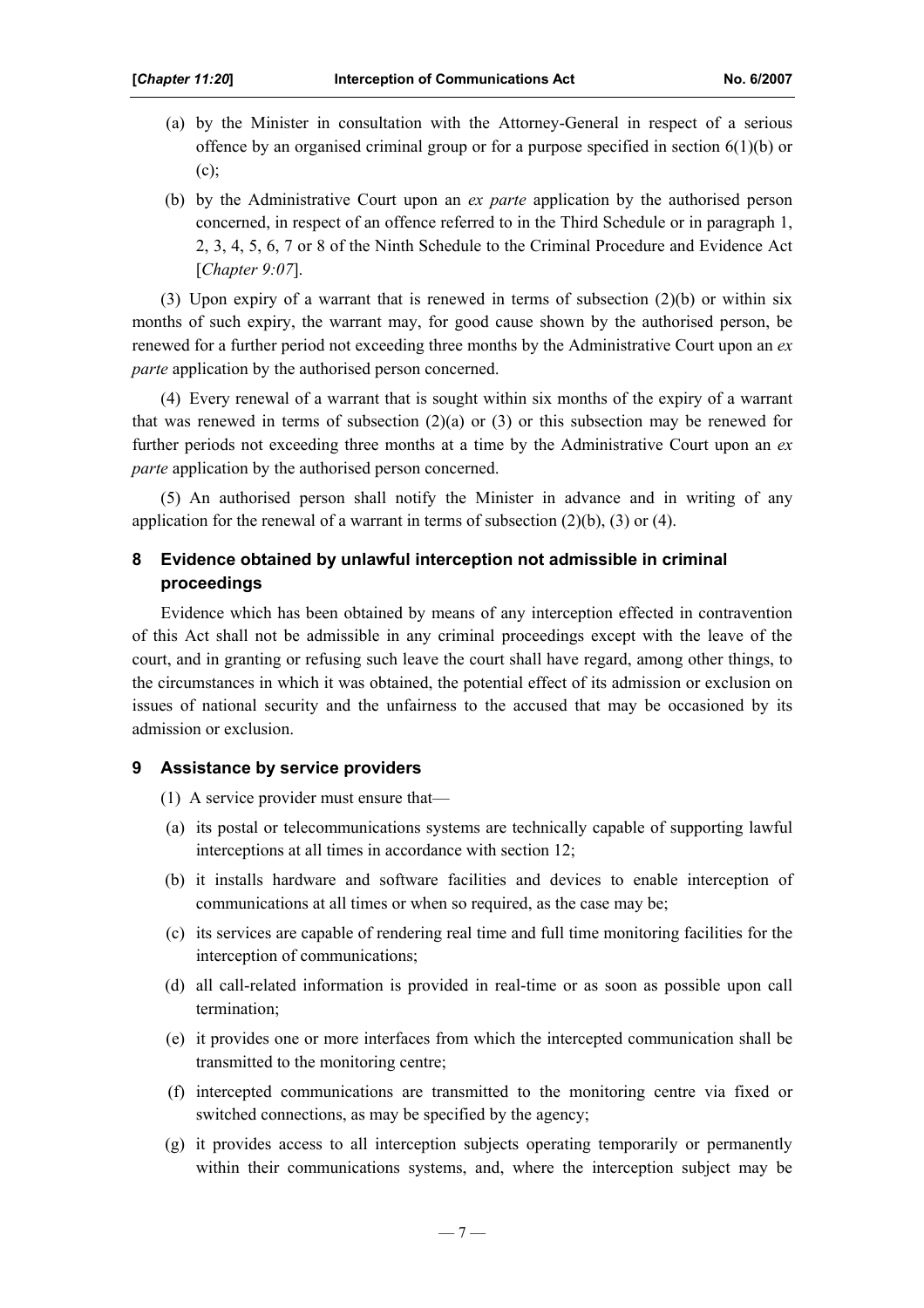using features to divert calls to other service providers or terminal equipment, access to such other providers or equipment;

- (h) it provides, where necessary, the capacity to implement a number of simultaneous interceptions in order—
	- (i) to allow monitoring by more than one authorised person;
	- (ii) to safeguard the identities of monitoring agents and ensure the confidentiality of the investigations;
- (i) all interceptions are implemented in such a manner that neither the interception target nor any other unauthorised person is aware of any changes made to fulfil the warrant.

(2) A service provider who fails to give assistance in terms of this section shall be guilty of an offence and liable to a fine not exceeding level twelve or to imprisonment for a period not exceeding three years or to both such fine and such imprisonment.

## **10 Duties of telecommunication service provider in relation to customer**

(1) Before a telecommunication service provider enters into a contract with any person for the provision of a telecommunication service to that person, it must obtain—

- (a) the person's full name, residential address, business address and postal address and his or her identity number contained in his or her identity document;
- (b) in the case where the person is a business organisation, its business name and address and the manner in which it is incorporated or registered;
- (c) any other information which the telecommunication service provider deems necessary for the purpose of enabling it to comply with this Act.

(2) A telecommunication service provider must ensure that proper records are kept of the information referred to in subsection (1) and any change in such information.

## **11 Notice of disclosure of protected information**

- (1) If an authorised person believes on reasonable grounds—
- (a) that a key to any protected information is in the possession of any person; and
- (b) that the imposition of a disclosure requirement in respect of the protected information is necessary—
	- (i) in the interests of national security; or
	- (ii) for the purpose of preventing and detecting a serious offence; or
	- (iii) in the interests of the economic well-being of Zimbabwe;

and

- (c) that the imposition of such a requirement is proportionate to what is sought to be achieved by its imposition; and
- (d) that it is not reasonably practicable for the authorised person to obtain possession of the protected information in an intelligible form without giving the notice under this section;

the authorised person may by notice to the person whom he or she believes to have possession of the key, impose a disclosure requirement in respect of the protected information.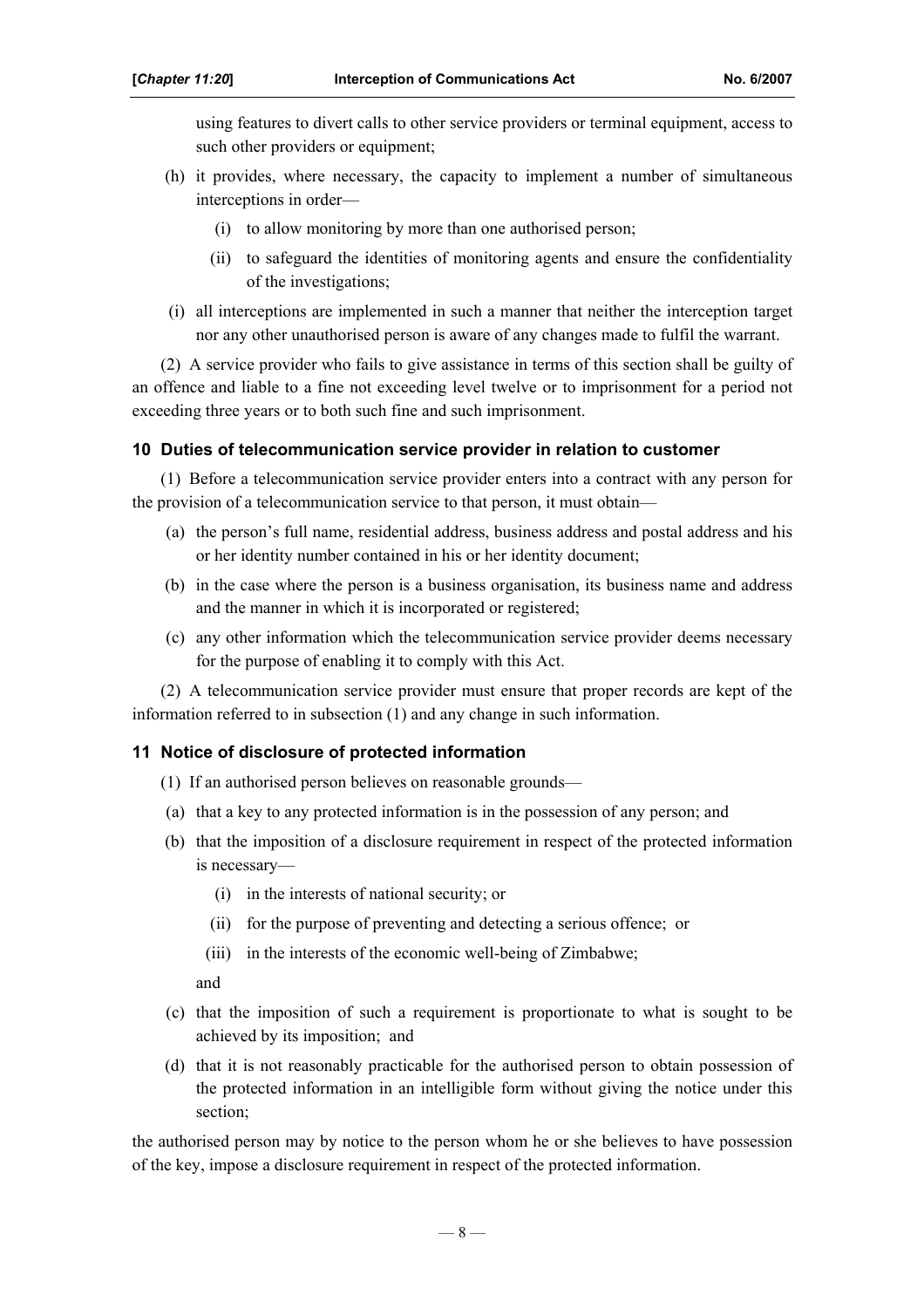(2) A notice under this section imposing a disclosure requirement in respect of any protected information must—

- (a) be in writing; and
- (b) describe the protected information to which the notice relates; and
- (c) specify why the protected information is required; and
- (d) specify a reasonable time by which the notice is to be complied with; and
- (e) set out the disclosure that is required by the notice and the form and manner in which it is to be made.

(3) A notice under this section shall not require the making of any disclosure to any person other than—

- (a) the person giving the notice; or
- (b) such other person as may be specified in or under the notice.

(4) A person to whom a notice has been given in terms of this section and who is in possession of both the protected information and the key thereto must—

- (a) use any key in his or her possession to provide access to the information;
- (b) in providing such information, make a disclosure of the information in an intelligible form.

(5) If a person to whom a notice has been given is in possession of different keys, or combinations of keys, to the protected information—

- (a) it shall not be necessary for purposes of complying with the notice for the person given notice to disclose any keys in addition to those the disclosure of which, alone, are sufficient to enable the authorised person to obtain access to the protected information and to put it in an intelligible form;
- (b) the person given notice may select which of the keys or combination of keys may be used for complying with the notice.
- (6) If a person to whom a notice has been given—
- (a) has been in possession of any key to the protected information, but no longer possesses it; and
- (b) has information that will facilitate the obtaining or discovery of the key to protected information;

he or she must disclose the information referred to in paragraph (b) to the authorised person.

- (7) An authorised person to whom a key has been disclosed under this section must—
- (a) use the key only in respect of the protected information, and in the manner and for the purposes specified in the notice; and
- (b) on or before the expiry of the period or extended period for which the notice has been issued, destroy all records of the disclosed key if, in the opinion of the authorised person—
	- (i) no criminal proceedings or civil proceedings will be instituted in connection with such records; or
	- (ii) such records will not be required for any criminal or civil proceedings.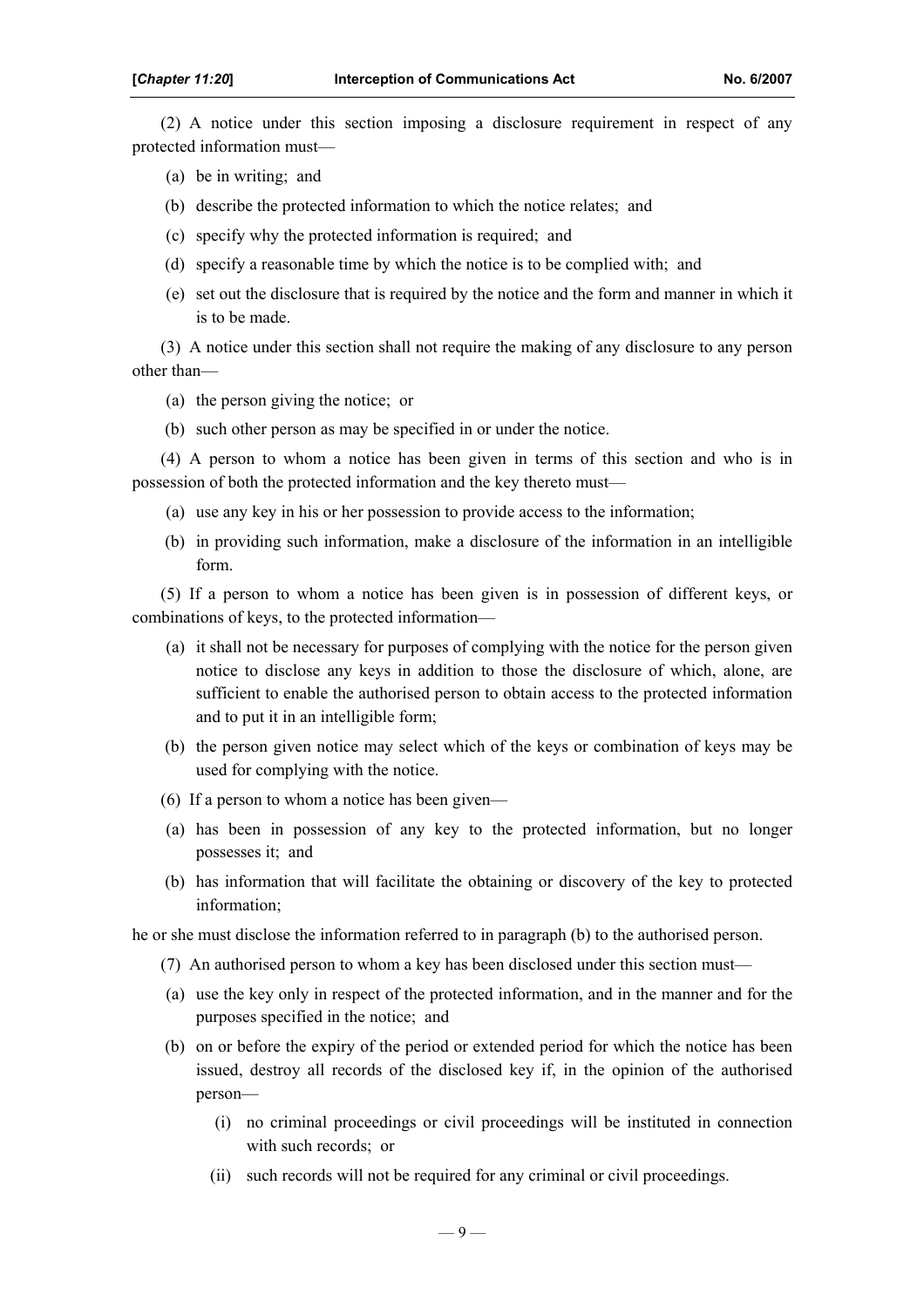(8) A person who fails to make the disclosure required by the notice issued under this section shall be guilty of an offence and liable to a fine not exceeding level fourteen or to imprisonment for a period not exceeding five years or to both such fine and such imprisonment.

## **12 Interception capability of telecommunication service**

- (1) Notwithstanding any other law, a telecommunication service provider shall—
- (a) provide a telecommunication service which has the capability to be intercepted; and
- (b) store call-related information in accordance with a directive issued under subsection (2).

(2) The Authority shall, after consultation with the Minister, within two months after the date of commencement of this Act, issue a directive to telecommunication service providers specifying—

- (a) the manner in which effect is to given to subsection (1) by every telecommunication service provider; and
- (b) the security, technical and functional features of the facilities and devices to be acquired by every telecommunication service provider to enable—
	- (i) the interception of communications in terms of this Act; and
	- (ii) the storing of call-related information;

and

- (c) the period within which the directive must be complied with.
- (3) A directive referred to in subsection (2) must specify—
- (a) the capacity and technical features of the devices or systems to be used for interception purposes;
- (b) the connectivity of the devices or systems to be used for interception purposes with the monitoring centre;
- (c) the manner of routing intercepted information to the monitoring centre;
- (d) any other relevant matter which the Authority deems necessary or expedient.

(4) A telecommunication service provider shall, at his or her own expense, acquire the facilities and devices specified in a directive issued in terms of subsection (2).

(5) Subject to section 13, any cost incurred by a telecommunication service provider under this Act for the purpose of

(a) enabling—

- (i) a telecommunication service to be intercepted; and
- (ii) call-related information to be stored;

and

(b) complying with section 9;

shall be borne by the telecommunication service provider.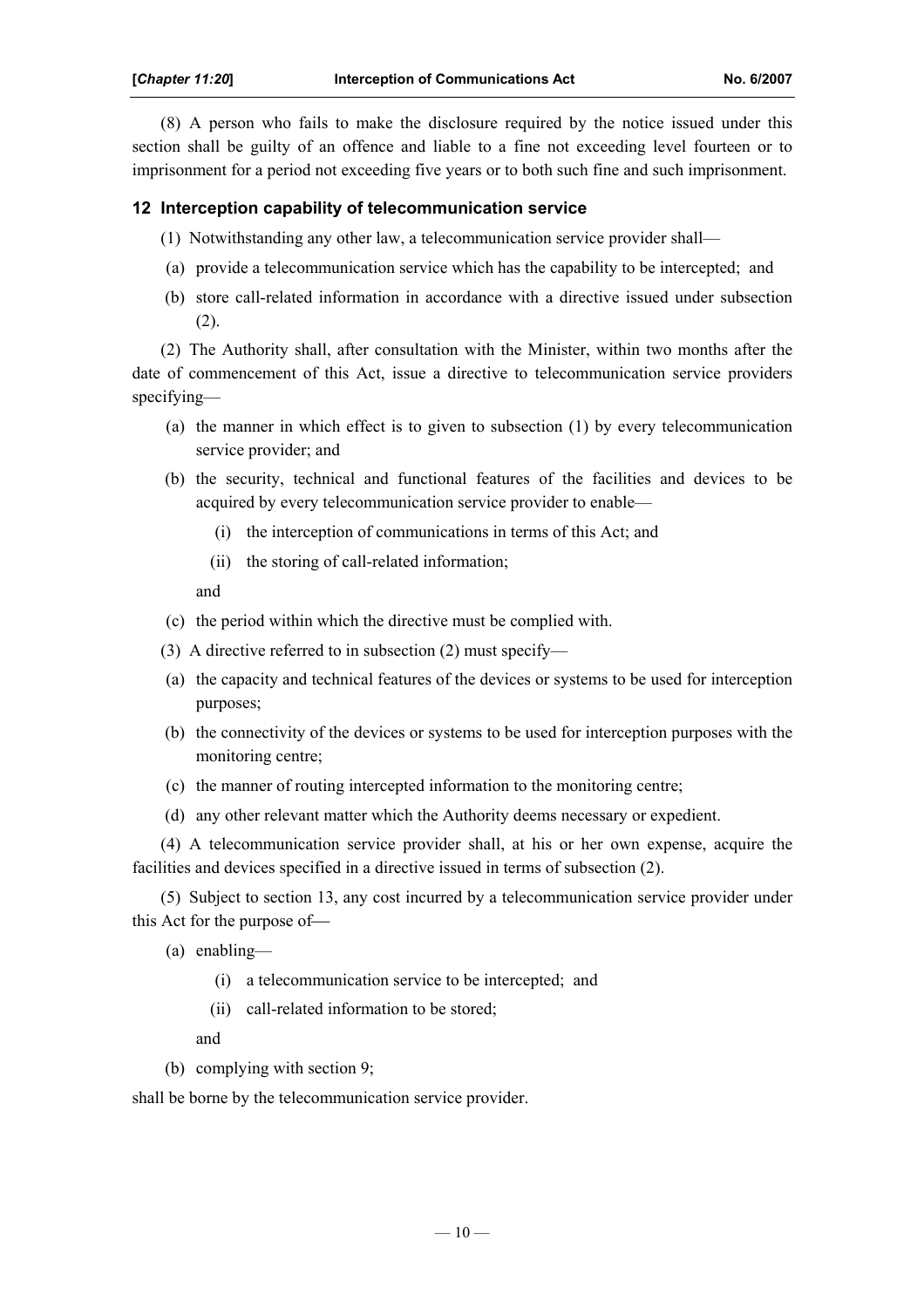## **13 Compensation payable to service provider or protected information key holder**

(1) The Minister, after consultation with the Authority, shall by notice in the *Gazette* prescribe—

- (a) the forms of assistance given by a service provider or protected information key holder in the execution of a warrant, notice or directive issued in terms of this Act for which it must be compensated by the State; and
- (b) reasonable tariffs of compensation payable to a service provider or protected information key holder for providing the forms of the assistance referred to in paragraph (a).
- (2) The forms of assistance referred to in subsection  $(1)(a)$  must include, in the case of-
- (a) a telecommunication service provider, the making available of a facility, device or telecommunication system; and
- (b) a protected information key holder—
	- (i) the disclosure of the key; and
	- (ii) the provision of assistance in rendering intelligible the protected information.
- (3) The tariffs prescribed under subsection  $(1)(b)$ —
- (a) may differ in respect of different categories of service providers or protected information key holders;
- (b) must be uniform in respect of each service provider or protected information key holder falling within the same category.

(4) The compensation payable to a service provider or protected information key holder shall only be for direct costs incurred in respect of personnel and administration which are required for purposes of providing any of the forms of assistance referred to in subsection  $(1)(a)$ .

#### PART IV

#### POSTAL ARTICLES

#### **14 Application for detention order**

(1) If an authorised person suspects on reasonable grounds that a postal article in the custody of a postal service provider—

- (a) contains anything in respect of which an offence or attempted offence is being committed; or
- (b) contains anything that will afford evidence of the commission of an offence; or
- (c) is being sent to further the commission of an offence; or
- (d) needs to be obtained and examined in the interests of defence, public safety or public order;

he or she may apply to the Minister for a detention order to detain the postal article for the purpose of examination.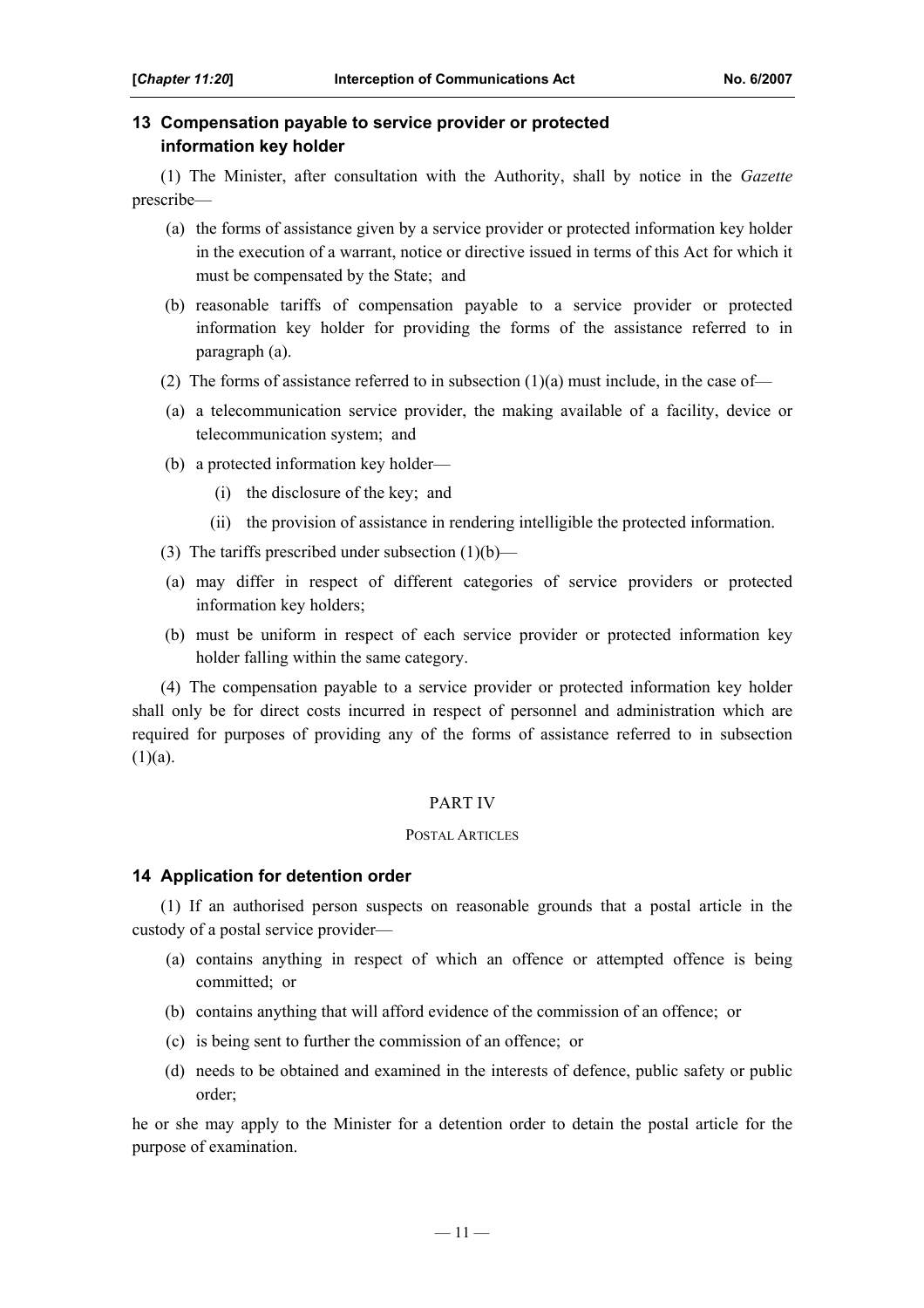(2) If the Minister, by written order to the authorised person and the postal service provider, certifies that it is necessary for any of the purposes specified in subsection  $(1)(a)$ ,  $(b)$ , (c) or (d) for a postal article in the postal service provider's custody to be detained and, if so required by the order, opened and examined, the postal service provider shall forthwith detain the postal article.

(3) Section 5 shall apply with such changes as may be necessary to the information required to be furnished to the Minister before a detention order is issued.

## **15 Examination of and accountability for detained postal articles**

(1) On the day appointed by or under a detention order the authorised person shall, in the presence of a representative of the postal service provider, examine the detained postal article.

(2) If, on examination of a postal article in terms of subsection (1), the suspicion that gave rise to its examination—

- (a) is substantiated, the postal article may be detained for the purposes of evidence in a criminal prosecution or destroyed or dealt with in such other manner as may be authorised in the detention order;
- (b) is not substantiated, the postal article shall be delivered to the person to whom it is addressed or to his or her representative on payment of any postage payable thereon.

#### PART V

GENERAL

#### **16 Restriction on disclosure**

(1) No person may disclose any communication or information which he or she obtained in the exercise of his or her powers or the performance of his or her duties in terms of this Act except—

- (a) to any other person who of necessity requires it for the like exercise or performance of his or her functions in terms of this Act;
- (b) information which is required to be disclosed in terms of any law or as evidence in any court of law.
- (2) No—
- (a) service provider or protected information key holder may disclose any information which it obtained in compliance with this Act; or
- (b) employee of a service provider or protected information key holder may disclose any information which he or she obtained in the course of his or her employment and which is connected with the exercise of any power or the performance of any duty in terms of this Act.

(3) Any person who discloses any information in contravention of subsection (1) or (2) shall be guilty of an offence and liable to a fine of not exceeding level fourteen or to imprisonment for a period not exceeding five years or to both such fine and such imprisonment.